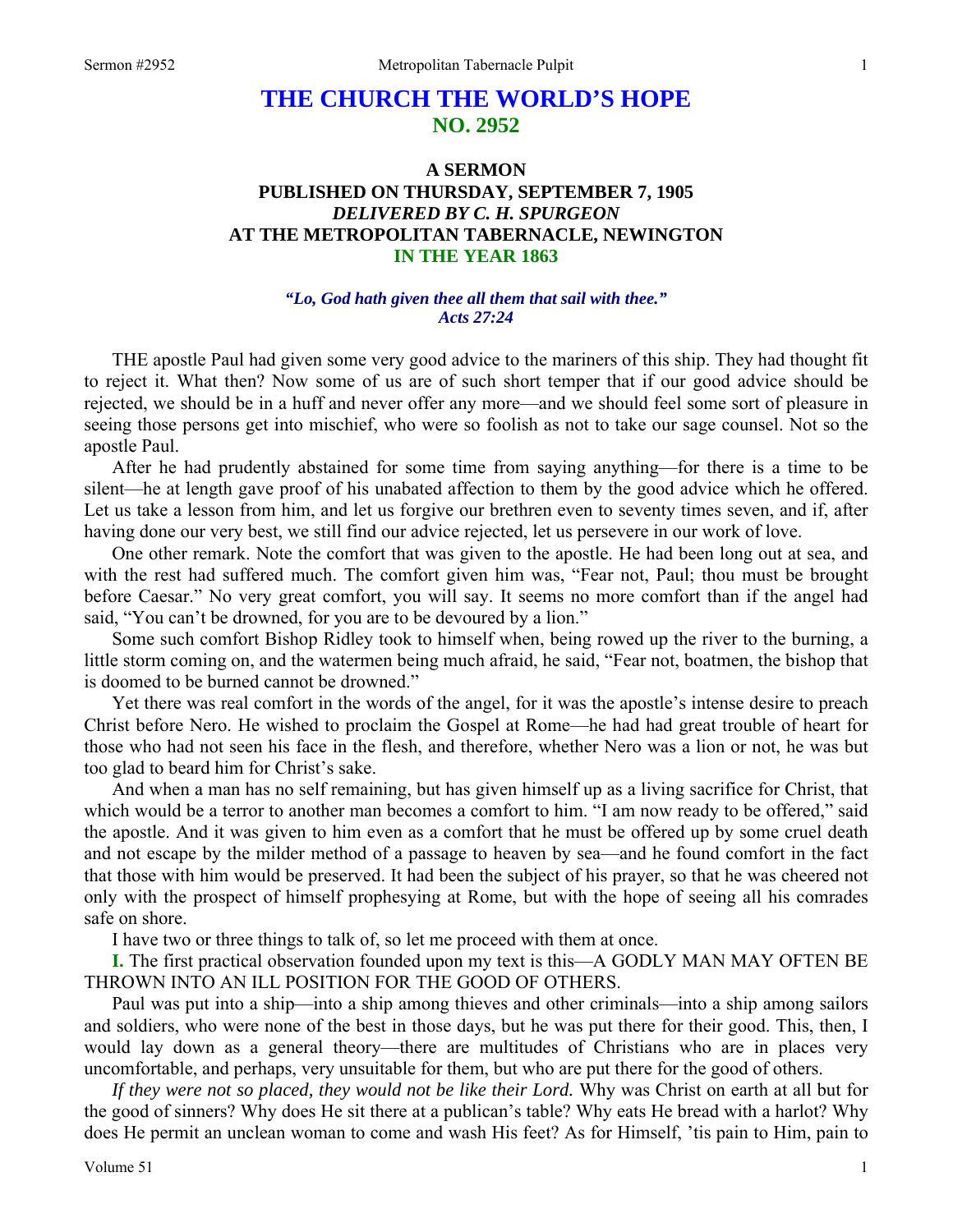His holy nature, to come into contact with evil. But our Lord was the great Physician and where should a physician be but among the sick? Now, as you and I are to be made like our Lord, we must not marvel if sometimes we are thrown, as He was, into company which we would not choose for its own sake, but into which Providence puts us that we may do good.

 Moreover, *is not this the reason why the saints of God are on earth at all?* Why does He not send an express chariot to take them at once to heaven? There is no necessity for saints being on earth that I know of, except for the good of their fellow men. Sanctification might be completed in a moment. As for all the rest, it is already done. God "hath made us meet to be partakers of the inheritance of the saints in light."

 Why do we stay here, then, at all, but that we may be salt in the midst of putrefaction—light in the midst of darkness—life in the midst of death? The church is the world's hope. As Christ is the hope of the church, so the church is the hope of the world. The saints become, under Christ, the world's saviors. Then we must not marvel, being here for this very purpose, if Christ does throw us, like a handful of salt, just where the putrefaction is the worst. Or if He should cast us, as He has often done with His saints aforetime, where our influence is most needed.

 And will you please to recollect, dear friends, that *there have been special cases in Scripture where the putting a person into an unpleasant condition has been a great gift to his fellow men.* There is Joseph in the dungeon. Why is he there for? Why, with his haggard look and shaggy beard, is he sitting down in the round dungeon tower of the chief of the slaughtermen? He is put there that he may relieve his fellow prisoners in their distress. And yet more fully, that he may provide food for his ungrateful brethren who had sold him for a slave. The salvation of Israel's offspring depended upon Joseph being put into prison.

 Look at a more majestic case. There, upon the ruins of a once glorious temple, sits a grand old man, weeping as though he had been a masculine Niobe. Tears flow down both his cheeks, and these are the words he utters, "Oh that my head were waters, and mine eyes a fountain of tears, that I might weep day and night for the slain of the daughter of my people!"

 It is old Jeremy. Why is he there? Why is he not in Babylon? Why is he not in some place where he could be comfortably cared for? Because Israel wants him. The women that flock around him like stricken deer need his comfort. And the sinners in Zion that hide their faces from his weeping eyes need him to pour out those burning syllables which make their consciences start, seared though they be.

 If you should say that these are two instances which are above your level, let me ask you why was that little maid taken prisoner by the Syrians and carried away from her own country? It was not a pleasant thing for a child to be torn away from her family, and become a slave, even in the house of the kind Naaman. Why was she there? Naaman the leper must be healed—the Syrian king must know that the Lord of Israel can work wonders—and therefore that little maid must be carried away and she must be where otherwise she would not wish to be placed.

 I need not give any more proofs that such has been often the case. Instead of that, let me give instances. There is a young man here—he is hardly a man yet—whose father in binding him an apprentice made a mistake. Parents should be very careful whom they choose to be instructors of their sons. They should not wantonly put a youth, who has been trained under pious influences, under subjection to an ungodly man, however business-like he may be.

 Well, evidently your parents made a mistake and now you are in a family where religion is lightly spoken of. You get out on the Sabbath. You don't get out at other times, and if you mention religion, you are either met with a sneer or perhaps, with something worse. Well, young believer, this is a hard trial for you. We do not generally send our lads to battle, but our Master knows how sometimes to do the greatest feats by the feeblest instrumentality.

 What if God should intend to bless your master's family through you? What if He has ordained to send you to that house on purpose that, in the garb of an apprentice, you may be a missionary of the cross? It may be so. Opportunities will occur to you—there will be fitting occasions for the use of them—and you will see God's wisdom even in your father's mistake.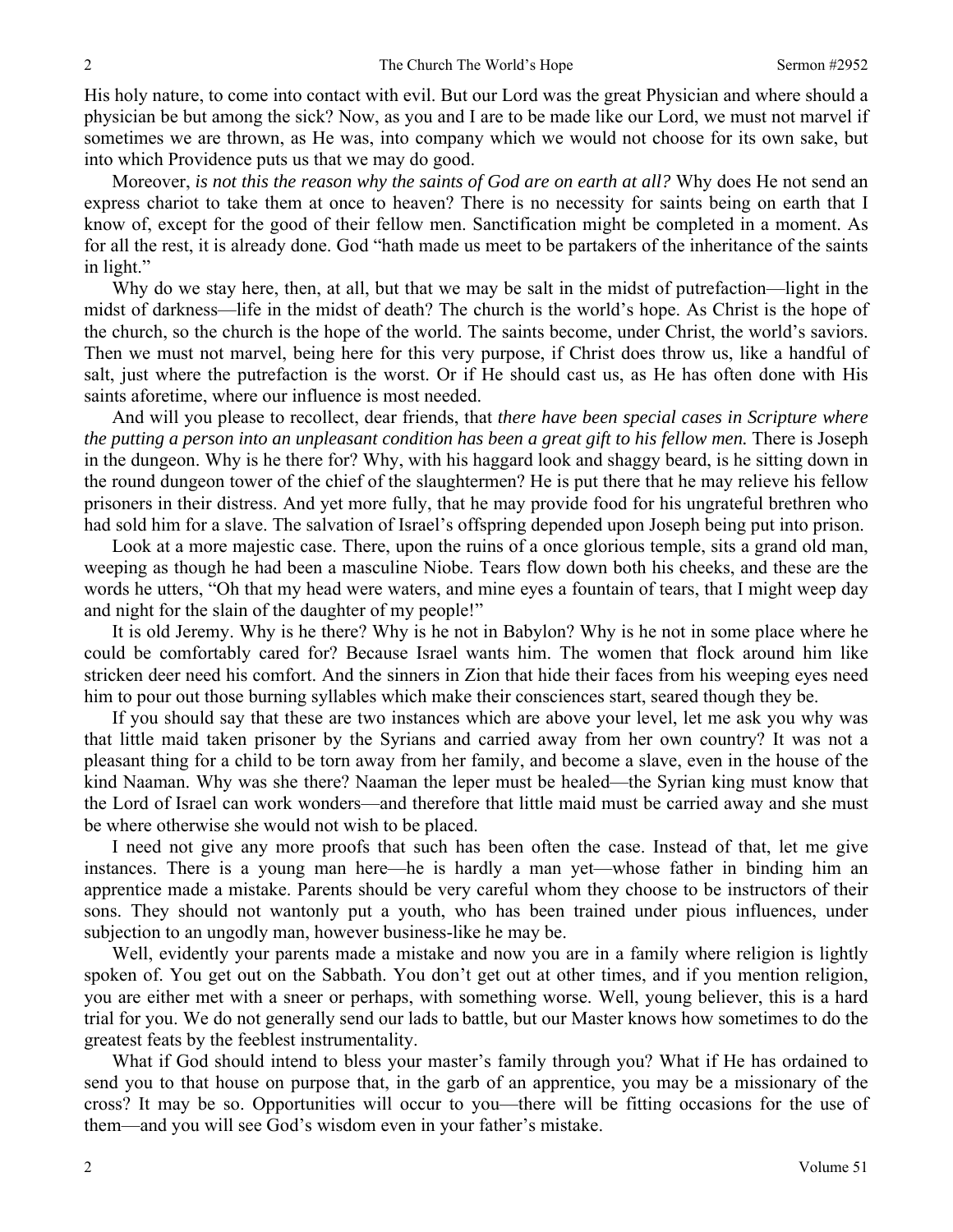Another of you happens to be one of a family, not by mistake, but in the common course of Providence. Electing love has fixed on you and left an ungodly parent behind—and brothers and sisters run the downward road. Do not be too sad over this. I do not know whether this may not be a cause for joy to you. God has this day lighted a lamp in your father's house which will never go out. Inasmuch as you are converted, salvation has come to your house. Oh, watch for your brother's soul. Pray for your sister's conversion. Take your parents in the arms of faith before God and who can tell but that it shall prove to be the best thing in your life, that you were thus placed in a family where Christ was not feared?

 Or you are a workman—I know a great many such instances—and you have come up from the country for the sake of better work. It may be that, in the country, you worked in some little shop where there was a godly man with you, and now you have come into one of our large shops in London and got work. There is a deal of swearing on both sides of you and if you are known to go to a house of prayer, the other men mark you out and call you some odd name or other.

 I know you say, "I wish I could get into another place. I will quit this work and go somewhere else." Don't do so. It is very likely that God has sent you there just as He sent Paul into the ship. Instead of leaving, gird up your loins like a man, and cry to God to give you all them that sail with you, that they may yet be saved. Your advent into that workshop may be as if an angel had come straight from heaven and gone down to the vilest place to make it ring with the songs of joy.

 Possibly, dear friends, to multiply instances, some of you may happen to live in a very low locality. In such a crowded place as London, and especially now that the railways make the houses of artisans so scarce, you may have to live where you do not like to live. On both sides of you, you know, the houses are not what you would wish them to be. And down in the court on Sunday what a scene there is! You went home this morning, and you saw people in their shirt-sleeves lolling about and waiting at the corner till the public-house was opened that they might go in and drink. And you will go home tonight and see what you do not like to see.

 Now, I do not know that you should be in a hurry to get out of that place. It is just possible that you are put there for some end or design. Who can tell the benefit your good example may be? And if you are bold enough to speak a word for Christ, there may be a neighbor in that court, or in that alley, who, though he never did go up to the house of God before, will go with you. It may have been written in the book of God's predestination that you must pass through that Samaria that you might find that fallen woman and that she might be brought to Christ—who knows?

 And there are some of you going to emigrate. Some dear friends, who have been among us for years, find it best to cross the seas. I would not weep, my brethren—I would not sorrow at your departure, for who knows, unpleasant though it is to rend oneself from one's connections and to leave one's native land, you may go forth to carry seed that shall be wafted over a continent and bring forth fruit in years to come.

 Let a Christian be where he may, however unpleasant to himself, he cannot be out of place if Providence put him there. Ay, and if what some of you dread so much should come to pass—if, in your old age, the workhouse should be the only place that is to receive you—ah! it is not pleasant to look forward to that. But I can conceive of a Christian pauper doing more good for God in the house of poverty than many a peer has been able to do in Parliament.

 I can imagine you shedding a light and luster along those walls which shall rebuke the harshness of those that are masters, and kindle light, and love, and hope in some bosoms that had grown strangers to all those heavenly things. Good Master, if You shalt cast us into a ship, we will ask You to give us all that sail with us. And if you put us anywhere, we will look about us to see what we can do there to honor You!

 I must not leave this point, even though time flies, until I have just made one or two more remarks rapidly.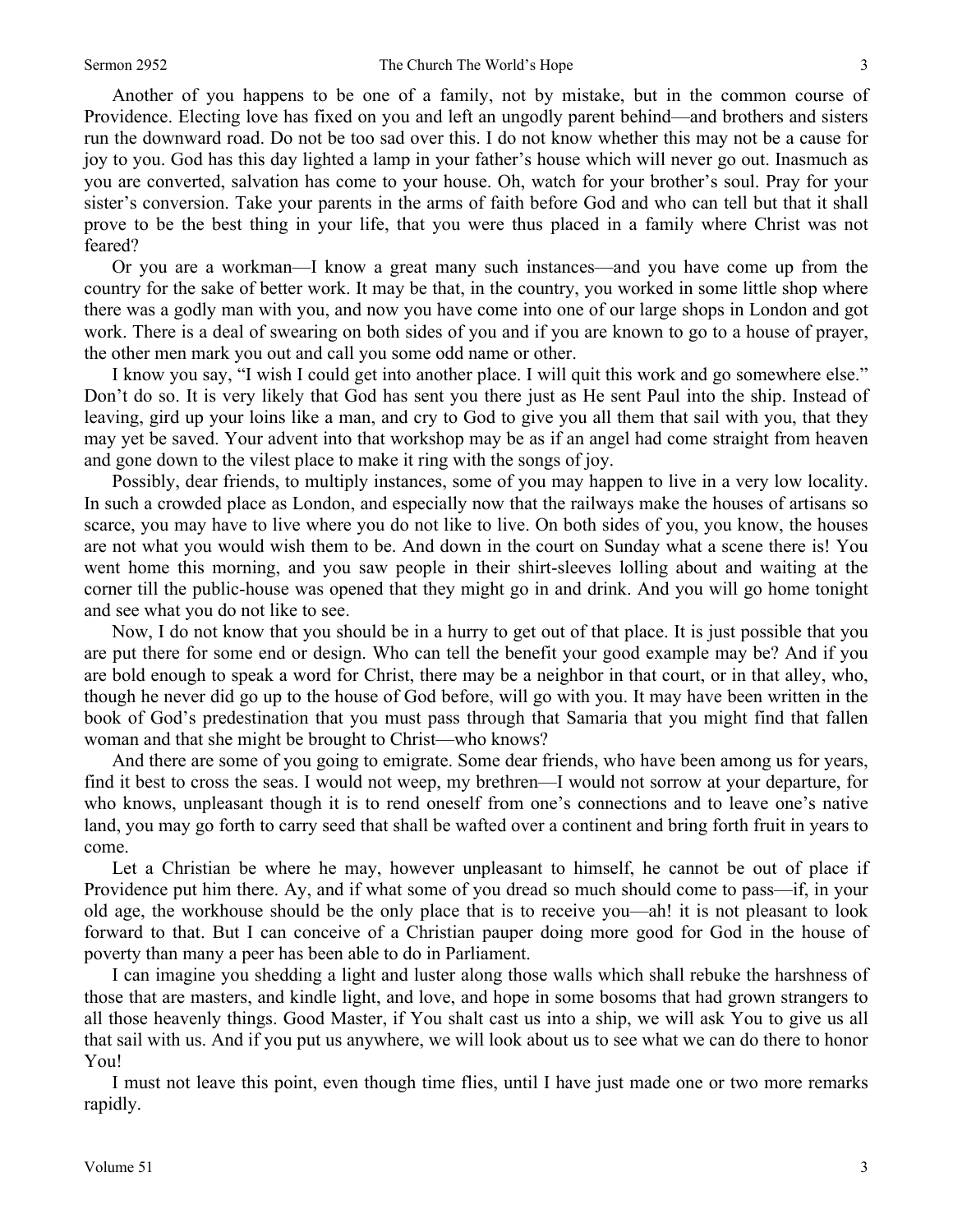*Do not get into these places of your own choice.* "Put your finger in the fire," said one to a martyr once, "and see whether you can burn." "No," said he, "I don't see the use of that. If I put my own finger into the fire, I have no promise from God about it. But if He calls me to burn for His sake, I have no doubt He will give me strength to do it."

 You have no business to pick bad places to live in—you have no right to expose yourself to danger. That is a foolish thing. *But if God shall do it*—take this for my next remark—*do not be in a hurry to undo it*. You may leap out of the frying pan into the fire. You may go from bad to worse. It is just possible that if the present place has one set of temptations, the next may have another set.

 For my part, I do not like changing temptations. I know my old temptations—not as well as I would like to know them, but still, if the devil could change the whole set of my temptations, I do not know what would become of me. Better keep the old ones, I think. You have been tried in one point—you have got used to it and are growing stronger in that point.

 You have no need to run after a fresh ordeal, but if God has placed you there, be like Paul—*be very prudent*. Do not talk very much. There is wisdom in holding your tongue. Paul gave his advice, but he abstained a long time before he gave it again. He timed himself and there is nothing like watching opportunities.

 You young persons, especially, if you live in families and want to do them good, take care that you are willing to do good in temporal things. Lend a hand when they want your help. Paul and Luke helped to throw the tackling into the sea—so the chapter tells us—ay, and the sailors liked them all the better for it. They said, "There is Luke, a passenger, and here is Paul, a prisoner—they are, neither of them, bound to work, but they have buckled to and helped us. We will listen to them, for they are very handy fellows."

 Young man, just try and make the best use of yourself. If you are placed in a family that is irreligious, make them value you—just show them that you will do anything you can to serve them. They will not believe in the reality of your spiritual affection unless you show a temporal affection too. And when the time comes, do not hesitate to speak, but let your speaking be mainly by your actions.

 The best sermon Paul preached was when he took bread and gave thanks. He did not do that for show. It was just in the daily course of his habitual godliness that the man of God came forth boldly before their eyes. Do not conceal your godliness from those around you. Though at first they may laugh at you and despise you, who can tell but that, like Paul, you may gain influence till they will do anything you tell them, and like Paul, by means of that influence, you may save all that are in the house, and so the text may come true of you, "God hath given thee all them that sail with thee."

 **II.** A second lesson suggested to us is this. WHEREVER WE ARE CAST, WE SHOULD ANXIOUSLY ASK OF GOD ALL THE SOULS THAT SAIL WITH US.

 God says He gave to Paul all that sailed with him, therefore I conclude that Paul had asked Him to do so. How many were they? Some two hundred and seventy and yet He gave them all to Paul. Father, some seven or eight make up your family, or if it be of larger dimensions, at least you have not in all your kinsfolk, I should think, so many as the two hundred and seventy. Do not, therefore, in your prayers leave out one child, or one connection, or one friend. Pray to God for them all.

 They will be of all sorts. Let me describe those that sailed with Paul. There was one good one—that was Luke. Well, Luke was saved. You have one pious son or one converted daughter. Continue in your prayer till you see that child safely landed with you in heaven. Perhaps you have one courteous passenger with you in the ship, like Julius, the centurion, of whom we read, in the third verse of the chapter, that he courteously entreated Paul. Be very earnest in prayer for those who are willing to hear the Word. O how good it is if we have in our families brothers and sisters, or servants, or masters, who treat the Word of God with deference and respect! Let not these be omitted from your supplications anxiously pray for them.

 Perhaps you have among your connections some knowing ones. Paul had. There was the master of the ship—he knew better than Paul, or at least, he preferred his own conceit to Paul's counsel. Do not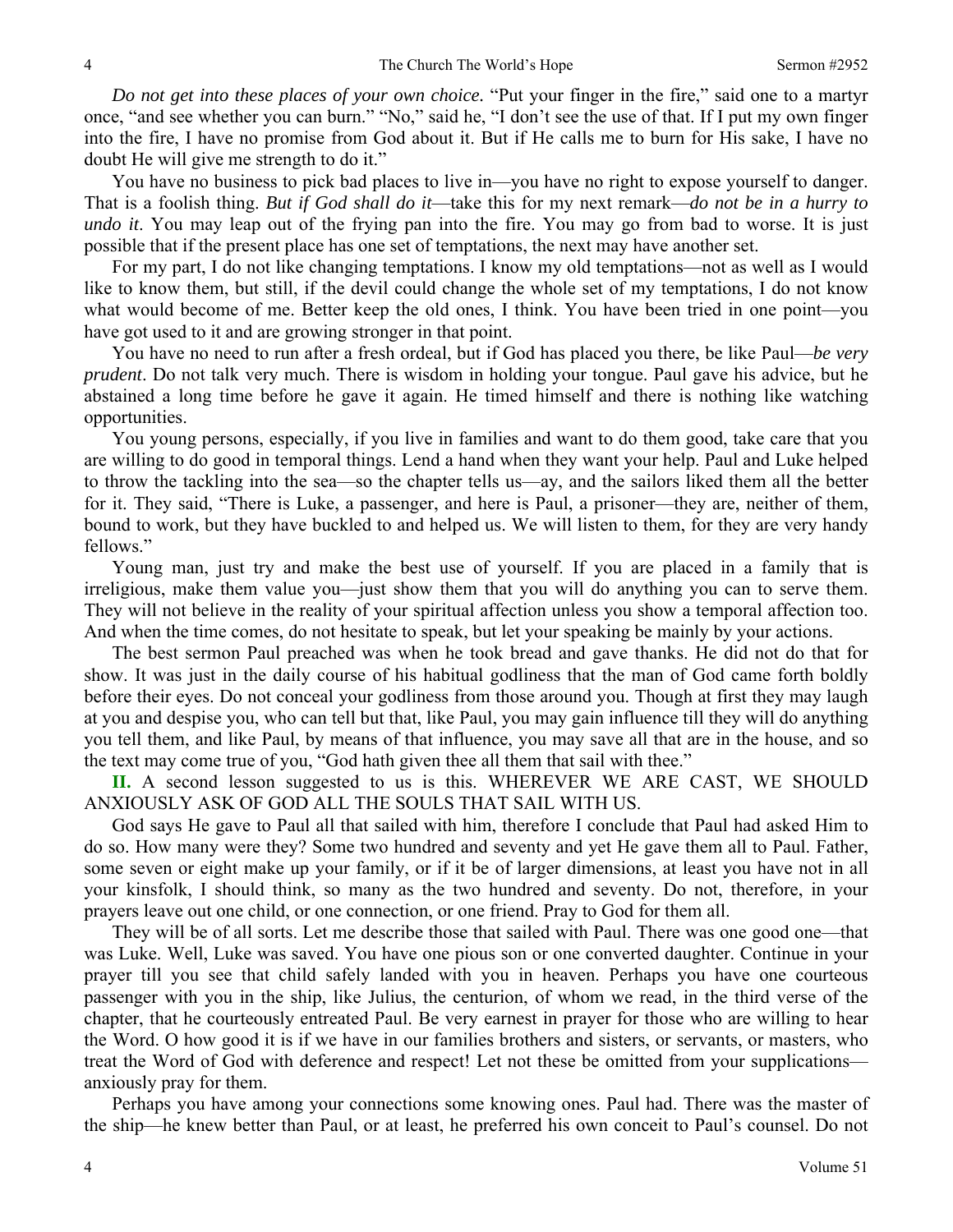give up the self-conceited, the suspicious, the caviling, the skeptical—pray for them till you have all in the ship.

 Possibly, nay, *certainly*, you have some worldly friends. You have a son, perhaps, who is exceedingly careful about this world, but careless about the next—do not give him up. There was the owner of the ship on board. All he cared about was getting his corn to Rome in time to catch the next market. He did not care what became of the sailors or what became of Paul. So, pray for your worldly relatives—do not leave any of them out.

 And then it may be that you have on board, or in connection with you, some who are very careless and some who even add to this carelessness even cruelty and a want of gratitude—such were the soldiers. They counseled to kill the prisoners, including Paul—Paul who had preserved them, but nevertheless, Paul prayed for the soldiers. Do not, I pray you, leave out the most unkind, the most flintyhearted of your friends and neighbors.

 Or it may be that you have a cunning and selfish friend. Do not forget him. Such were the sailors. Under pretense of casting anchors out of the foreship, they were attempting to get into a boat and escape—and leave the ship and its hundreds of passengers to perish in the storm. Paul prayed for the sailors. Do you the same. There were many on board who could not swim, but he prayed that those who could not swim might be saved. And there were some who could swim, and he prayed for them quite as much as for those who could not. So you have some that are converted and some that are not—you have some that are moral and some that are not—yet plead with the Lord for all them that sail with you.

 I want you to notice—especially you who are parents—something that the apostle did *not* pray for. I do not read that he ever prayed, "Lord, save the ship." Now, the ship is like your family name, like your family dignity. Do not pray about that, but cry, "Lord, give me my children's souls and let my name be blotted out, if You will, as long as their souls are saved."

 And I do not find that the apostle ever prayed about the cargo. He let them fling the wheat out and never troubled about that. So, you need not pray about your wealth. Put that into God's hand and say, "Lord, do as You will with my sons and daughters, only save their souls. I don't ask fortunes for them, I ask grace. I would, if it were Your will, that they might always have food convenient always and never need bread, but still, Lord, I would rather see their souls saved and see them in poverty, than see them rich and their souls be lost."

 Moreover, I do not find that Paul made any conditions in his prayer. He did not tell the Lord *when* he wanted these people saved. And so you are not to expect that God will save your children just when you please. You may never live to see it—it may be when you are dead and gone—but still, do plead earnestly that God will give you all of them.

 And Paul did not make a stipulation as to *how* it should be done. I remember my mother saying to me, "I prayed that you might be a Christian, but I never prayed that you might be a Baptist." But nevertheless, I became a Baptist, for, as I reminded her, the Lord was able to do for her exceeding abundantly above what she asked or thought—and He did it.

 She expected, of course, that I should be an Independent. Well, as long as your children are saved, you need not put any conditions as to the mode. Sooner see your son and daughter go to the Established Church saved, than see them go to your own place of worship and be lost. We like to see them go with us to our place of worship. I think it is right that they should. And it is a great joy to a Christian's heart to see all his children walking with him to the same sanctuary. But that is a mere trifle compared with the solemn matter of seeing them saved.

 And once more, though Paul did get them all saved, yet he did not ask God to save them without means. Nor did it please God to do so either, for though the means were contemptible, yet they were means—"Some on boards, and some on broken pieces of the ship. And so it came to pass that they escaped all safe to land." We must try to put the "boards and broken pieces of the ship" in the way of those we wish to see saved. We must try to give them a plank to float to shore on in our earnest instructions and our indefatigable exertions to bring them to know the Lord.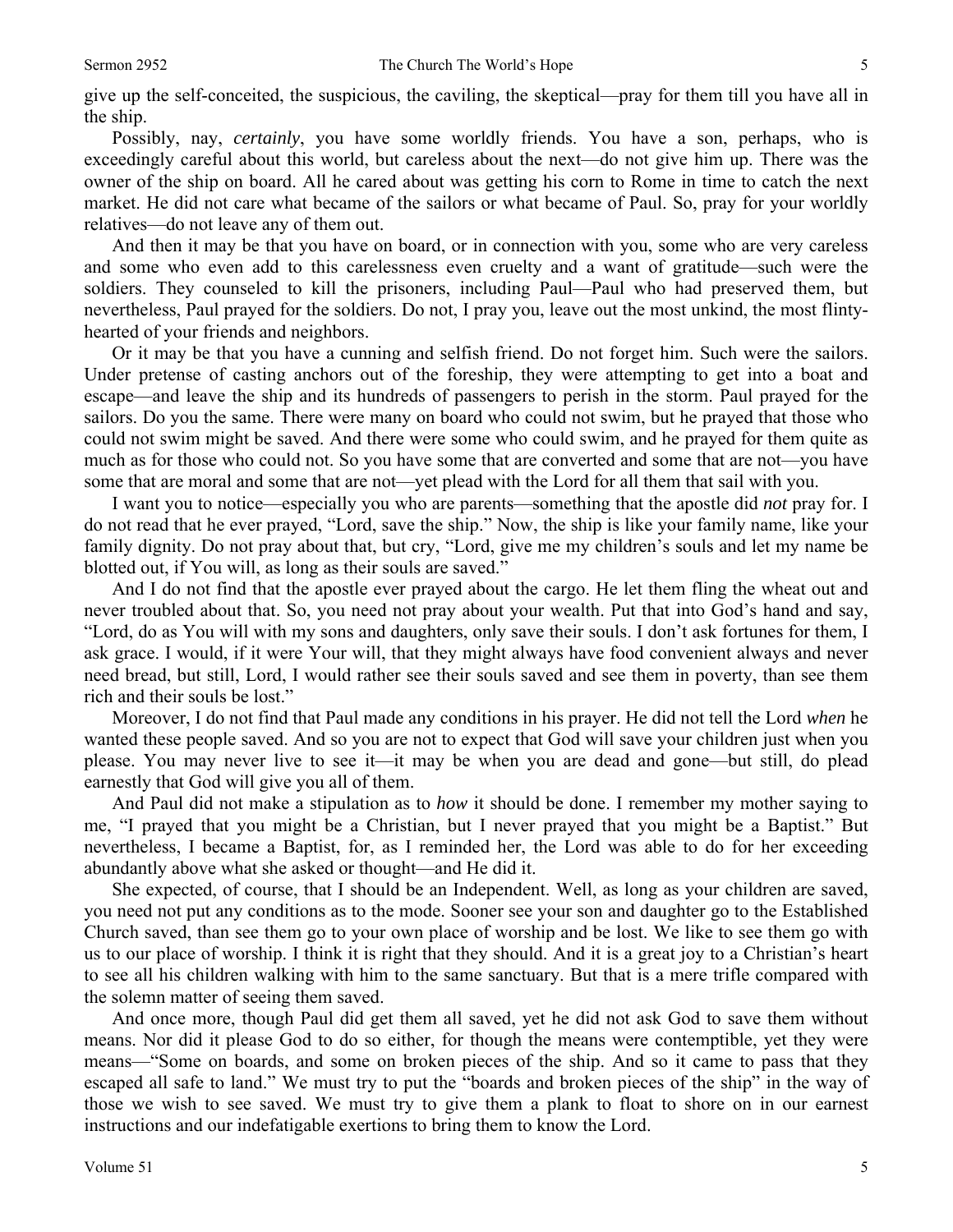Now, dear friends, having pointed the arrow, I will try to shoot it. Surely you, who love the Lord yourselves, will take up this matter from this time forth, and ask the Lord to give you all them that sail with you.

**III.** As we should ask for all, so WE SHOULD LABOR FOR THE CONVERSION OF ALL THAT SAIL WITH US.

 There were two Athenians who were to be employed by the republic in some great work. The first one had great gifts of speech. He stood up before the Athenian populace and addressed them, describing the style in which the work should be done, and depicting his own qualifications, and the congratulations with which they would receive him when they saw how beautifully he had finished all their designs.

 The next workman had no powers of speech, so standing up before the Athenian assembly, he said, "I cannot speak, but all that So-and-so has said, I will do." They chose him—wisely chose him believing he would be a man of deeds, while the other would probably be a man of words. Now, if you are men of deeds, you will be the best men. He that only prays for a thing, but does not work for it, is like the workman that could talk well. He that works as well as prays is the best workman to be employed in the Master's service.

 It may be that you will say, "But what am I to do? How can I be the means of saving all them that sail with me?" Well, the first thing you can do is to *begin early with good advice*. Paul gave his advice before the storm came. As soon as ever your children can understand anything, let them know about Christ. Begin early.

 A certain minister called, some time ago, to see a mother, having heard that a child about twelve years old was dead. The mother was in very deep distress and the pastor was not at all surprised at that. He talked to her about the Lord's giving and the Lord's taking away, when she suddenly stopped him and said, 'Yes, sir, I know the consolations which may be offered to a mother who has lost her child and I appreciate them all. But I have a sting in my conscience that you cannot remove, there is a venom in my grief that you cannot cure."

 He asked her what that was, and she said, "I have had it on my conscience to speak to my boy solemnly and privately about his soul for this last year past, but my deceitful heart has always said, 'Do it tomorrow.' And I thought"—(here she burst into tears and the pastor had to wait awhile till she could resume her story), "I thought that as his mind was opening and he was twelve years of age, I would now do it. Yesterday morning I meant to do it—the very morning he took ill, I thought I would do it. And when I heard him say that he had a headache, I was glad of it, thinking that, while I was soothing him, he would be more ready to hear a mother's words. But oh, sir, before I had an opportunity of speaking to him, he was much worse and I had to take him to bed. And when he was in bed, he fell asleep. I sent for the physician, but my child had soon fallen into unconsciousness and he was shortly after removed from me—he has gone before God, and I never solemnly and privately talked to him about his soul. That is a grief you cannot remove." O mothers and fathers, never have that sting! Your children may die—begin with them now—that they may not die before you have had an opportunity of telling them the way of salvation.

 But after having given this early advice, *you must not think the work is done*. Your boy may forget it. He may turn out a wild youth and run away from you, but continue in prayer. And let me say to you, continue in family prayer. I do think, if we were to look into those cases where the sons and daughters of Christian people turn out badly, it would be found to be usually the parents own fault. I think you would find that they neglect to pray with their children.

 O dear friends, there can be no ordinance more likely to be blest than that heavenly institution of family prayer, when you can gather together, and in the presence of the child, pray for his soul, and mother and father can unite their hearts in the desire that their offspring may live before God! Paul continued to pray. Follow Paul's example and you may hope to see God give you all them that sail with you.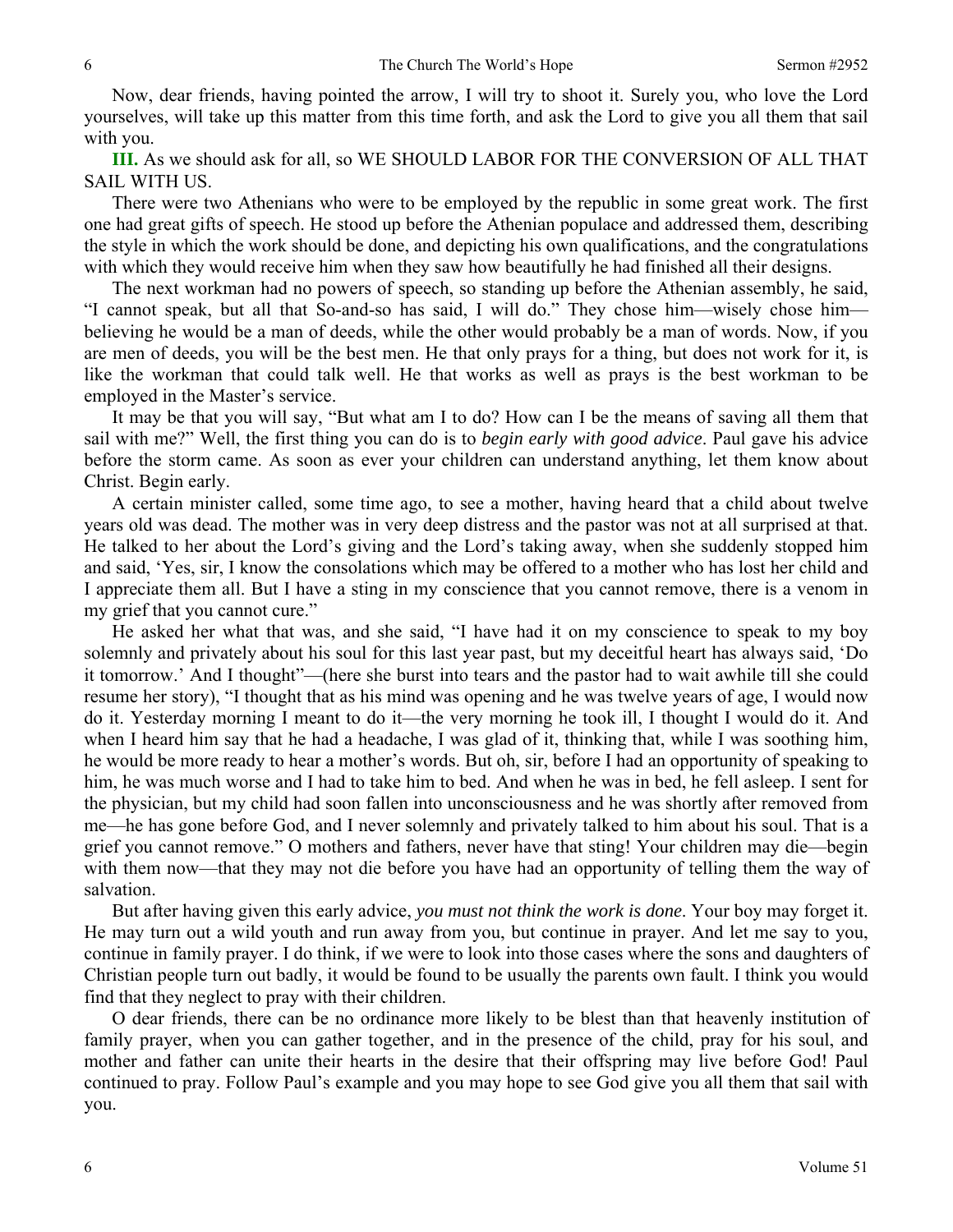And then remember, dear friends, *if you would have your children saved, there is something you must not do*. If Paul had prayed for these people, and then had gone down below into the hold with an auger, and had begun boring holes in the ship, you would have said, "Oh, it is no use that scoundrel praying, for see, he is scuttling the ship. He is praying to God to save them and then going straight and doing the mischief."

 You parents who are inconsistent—you mothers who do not keep your promises—you fathers who talk as you ought not to talk—you careless, prayerless parents, I do not ask you to pray for your children. Pray for yourselves first. It would be an awful mockery for you to talk about wishing your children to go to heaven. You are dragging them to hell.

 You may think that your son will not swear. Why should he not swear, if his father does? Do you think the young cubs will not roar if the old lion sets the example? Of course they will. You will see your children multiplied images of your own iniquity. Let our conduct be consistent. Let our everyday life be pure and holy, so shall we hope to see our children and our connections saved.

 And I do think, dear friends, as the apostle Paul was very anxious to point out to them the way in which they might be saved, telling them that the sailors must abide in the ship, and they must do this and that, so *we should be very careful to explain to our children, neighbors, and connections, the way of salvation.* 

And I think we ought to do this, as much as possible, in private ways. I will tell you an anecdote—A good bishop of the Methodist church, Bishop Arsbury, in travelling on horseback through South Carolina, about a hundred years ago, saw a Negro sitting quite close to the edge of a forest, fishing with a line.

 This Negro was an old man, called Punch, well-known for his dissolute conduct and filthy speech. The bishop, as soon as he saw him, proceeded deliberately to dismount, tied his horse to a tree and went and sat down by the bank, letting his feet hang over the edge, like Punch's. Finding that the Negro was willing to talk, and pleased with his affability, he began to talk to him about his soul's concern. He told him about the ruin of the Fall, about the result of sin, about the Redeemer, about faith, and about the sweet invitations of Christ to the sinner to come to him and live.

 Punch had never heard anything like it. And when the bishop had done, he said, "Now I will sing you a song." Punch was mighty fond of songs and the bishop sang to him that hymn beginning,—

> *"Plunged in a gulf of dark despair, We wretched sinners lay, Without one cheerful beam of hope, Or spark of glimmering day.*

*With pitying eyes, the Prince of Grace Beheld our helpless grief, He saw—and, oh, amazing love!— He ran to our relief.* 

*Down from the shining seats above, With joyful haste He fled, Entered the grave in mortal flesh, And dwelt among the dead.* 

*He spoil'd the powers of darkness thus, And broke our iron chains; Jesus hath freed our captive souls From everlasting pains."*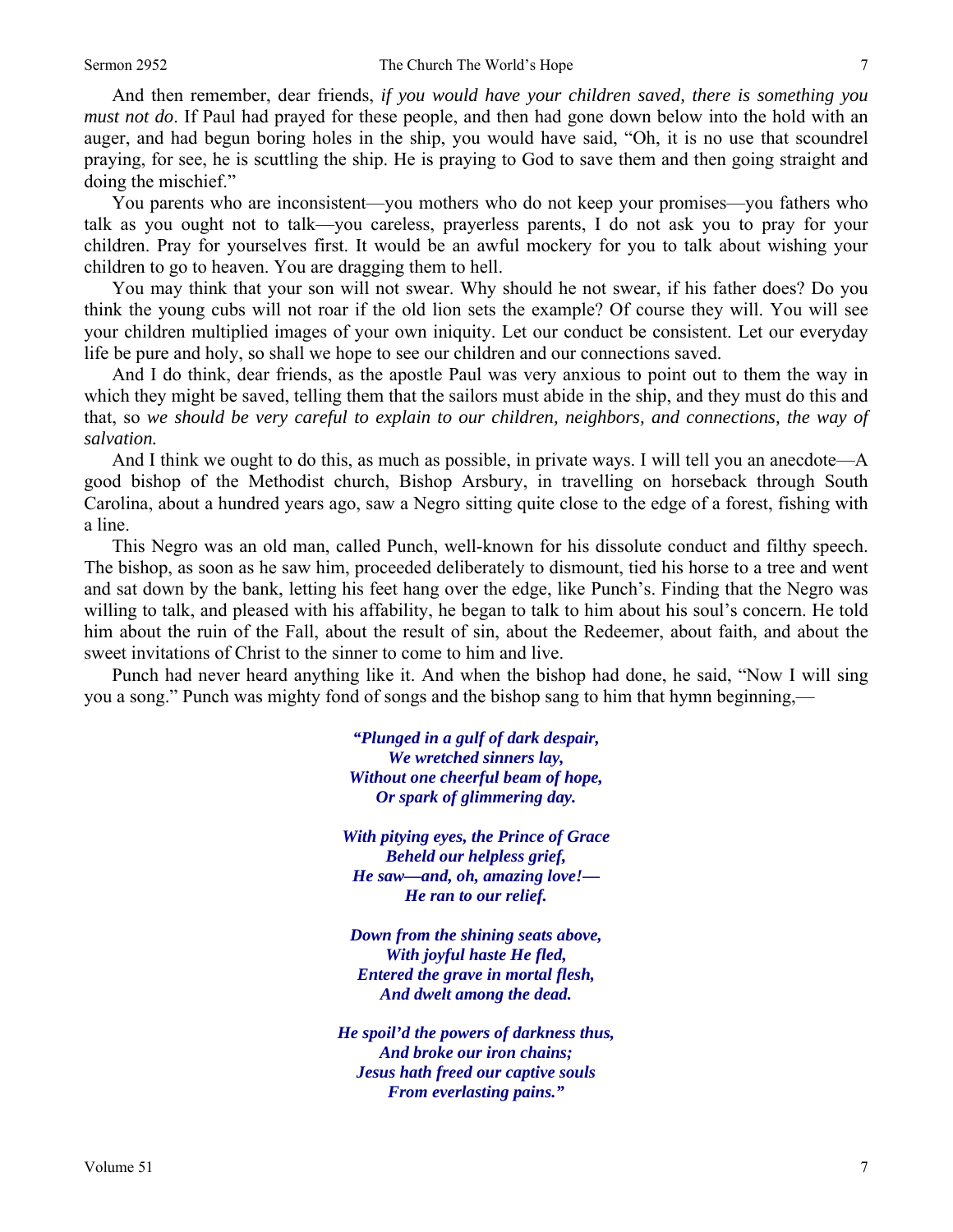When he had sung through the hymn, he mounted his horse, and resumed his journey as a bishop should do when he has done his work. The Negro went home, and masticated and digested what he had heard—and if you had been on the plantation, some months later, you would have seen the old hut where the Negro lived crowded with the poor neglected sons of Africa—and who was preaching? Why, the Negro who was fishing by the river's bank had now become a fisher of souls.

 Months went on—the holy flame had begun to spread, the overseer was alarmed, and went down to Punch's cabin to put a stop to it. Punch was preaching. He stopped outside to listen to what was said conviction pierced his heart. He went in, fell on his knees, and joined in prayer—and throughout that province the Gospel mightily spread and prevailed.

 Oh, what you might do, dear friends, if you would talk like this! You men and women do not need to be preachers in order to do good. I don't know—but I can guess why the devil ever invented pulpit gowns and bibs, and all that sort of distinction between clergymen and laymen. I am no clergyman there is no such distinction in the New Testament. We are all Christians if we are converted—and there is no other distinction. We are either brethren in Christ or else "aliens from the commonwealth of Israel."

 It is sometimes asked, "Ought laymen to preach? "Nonsense! any man may preach if he has the ability. I do not believe, in my soul, that there is authority for saying, "These men are to preach and these people are to talk of Christ—and all the rest of you are to hold your tongues and listen." No, no, no!

 Let every man of you preach. Let every woman among you, in her own sphere, talk and tell of what the Lord has done for her soul. I do believe it is the invention of Satan to lift up some few men above the rest and say, "Only some of you are to fight the Lord's battles." "Up guards and at them!"—not your colonels only, but every man in the ranks—not here and there, a lieutenant, but every man! "England expects every man"—not merely the captains, but every man—"to do his duty." And Christ expects every man—not here and there one that is paid for doing it—the minister—but every man to tell what God has done for his soul. Do this and who can tell what good may come of it?

 Still—and here I shall conclude—*never be satisfied without clinching the whole work with prayer*., You see, Paul did not get those that were in the ship by his works—God gave them to Him. Everything is of grace. Paul may pray and Paul may preach, but Paul does not purchase. That is Christ's work. God gives—gives freely—and if you see friends and connections saved, it must be the gift of God's grace to you. Just as much as your own salvation was God's gift to you, so the salvation of friends and dependents must be a gift from God to you.

 What then? Be much in prayer for them. I wish some of you mothers would meet together sometimes and pray for your children. I think it would be a noble thing for a dozen of you, perhaps, to come together only for prayer if any of you have unconverted children. And you fathers, sometimes, when you meet, if you have children who have not yielded to divine grace, could not you say, "Come, friend So-and-so, you and I have the same burden, let us bear it together at the throne of grace"?

 Just at the back of that hoarding there, while this place was being built, there was a prayer breathed one night by two souls, that God would bless this place. There were only two and nobody knew that that supplication went up to heaven, and I, for one, have felt strengthened by their prayer ever since. It was but a "chance" meeting, as we say. It was night and they both looked in at the same time and met each other. "Ah! friend So-and-so," said one, "let us go up yonder, in a quiet nook, and pray, 'God bless the Tabernacle.'" And God has blessed it and will bless it still. Now, you may all of you do something like that.

 I was walking down the Old Kent Road one day, and I was met by an excellent clergyman, not now in this neighborhood. He said to me, "Our places are close to one another, but we do not often meet. Come in and pray." We entered his house, walked across the hall into the library, and there the two ministers knelt down. One prayed and then the other prayed. We then rose, shook hands and parted.